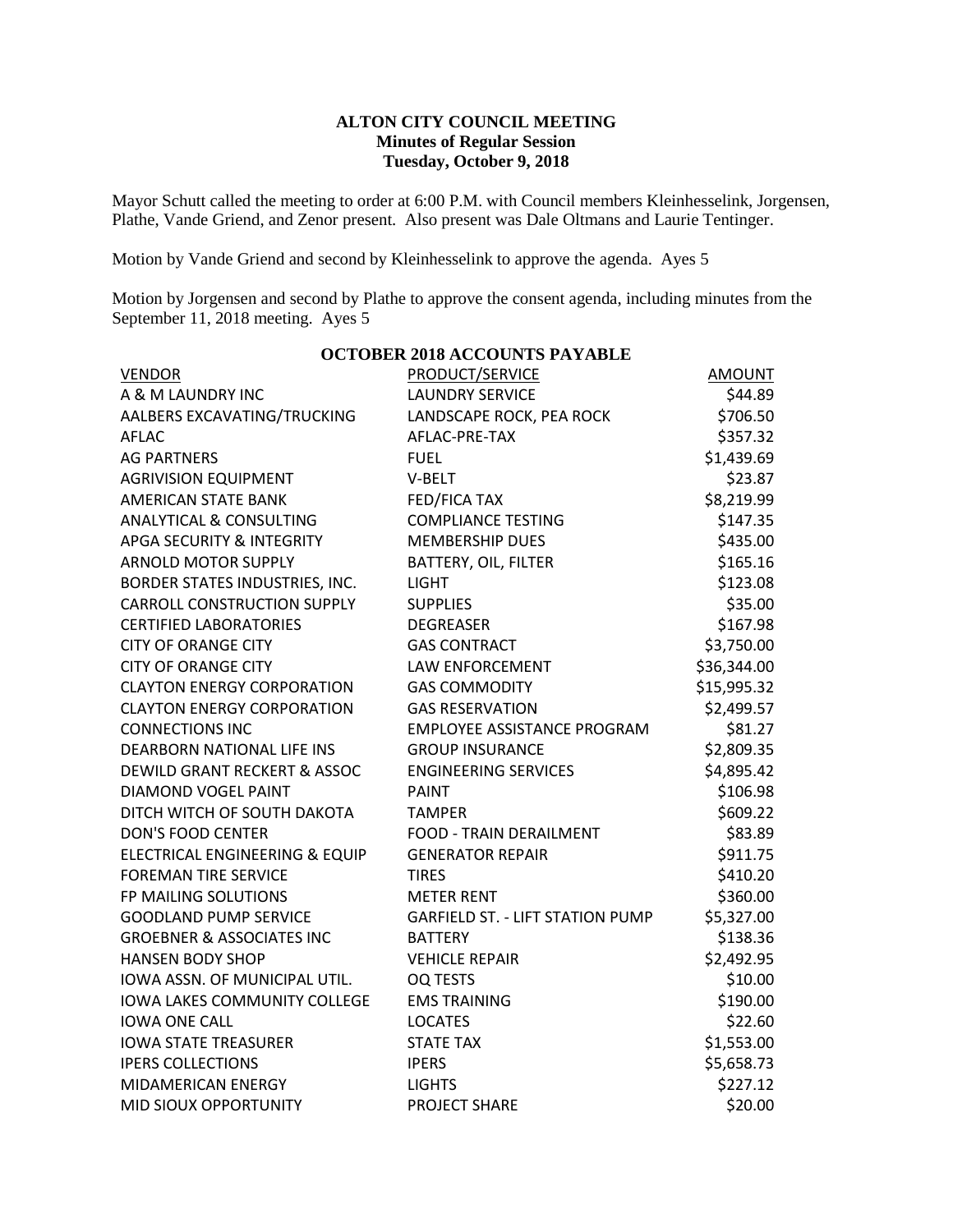| <b>MISSOURI RIVER ENERGY SERVICES</b>  | <b>ELECTRIC</b>                      | \$39,463.82  |
|----------------------------------------|--------------------------------------|--------------|
| <b>MUNICIPAL UTIL-BILLS</b>            | <b>UTILITIES</b>                     | \$1,435.92   |
| <b>NEAL CHASE LUMBER CO</b>            | SUPPLIES, BLADES                     | \$732.41     |
| NO STREAKING INC                       | <b>WINDOW CLEANING</b>               | \$85.00      |
| NOTEBOOM ELECTRIC                      | LAMP                                 | \$76.44      |
| <b>ORANGE CITY MUNICIPAL UTILITIES</b> | <b>BULK WATER</b>                    | \$7,413.97   |
| ORANGE CITY HEALTH SYSTEM              | <b>STRAP</b>                         | \$130.56     |
| <b>ORANGE CITY SANITATION</b>          | <b>GARBAGE HAULING</b>               | \$6,666.00   |
| <b>PAYROLL</b>                         | PAYROLL CHECKS ON 9/28/2018          | \$26,270.64  |
| <b>SARA REUTER</b>                     | <b>GAS REBATE</b>                    | \$325.00     |
| <b>SIOUX COUNTY ENGINEER</b>           | <b>GRAVEL</b>                        | \$551.88     |
| <b>SIOUX COUNTY RECORDER</b>           | <b>ATV REGISTRATION</b>              | \$18.75      |
| <b>SIOUX GOLF &amp; COUNTRY CLUB</b>   | <b>ECONOMIC DEVELOPMENT CONTRIB</b>  | \$12,500.00  |
| SIOUXLAND PRESS                        | <b>PUBLICATIONS</b>                  | \$35.00      |
| <b>LAURIE TENTINGER</b>                | <b>MILEAGE</b>                       | \$169.02     |
| TREASURER - STATE OF IOWA              | <b>WATER EXCISE TAX</b>              | \$1,320.00   |
| <b>TREASURER - STATE OF IOWA</b>       | <b>SALES TAX</b>                     | \$2,026.00   |
| <b>TRI-STATE READY MIX</b>             | <b>CONCRETE</b>                      | \$433.50     |
| U. S. POSTMASTER                       | <b>POSTAGE</b>                       | \$500.00     |
| UTILITY EQUIPMENT CO.                  | STORM DRAIN, MAN HOLE CASTING        | \$1,422.02   |
| VAN HOLLAND LAWN SERVICE LTD           | TILL, LEVEL, SEED - 2018 ST PROJECTS | \$972.00     |
| VAN MAANEN'S RADIO SHACK               | <b>LAPTOP, IT SERVICES</b>           | \$1,678.85   |
| <b>VERIZON WIRELESS</b>                | <b>CELL PHONES</b>                   | \$197.99     |
| <b>VISA</b>                            | TRAINING, FOOD TRAIN DERAILMENT      | \$557.96     |
| WELLMARK BLUE CROSS/BLUE SHIELD        | <b>GROUP INSURANCE</b>               | \$7,624.18   |
| <b>WESCO DISTRIBUTION, INC.</b>        | METER SOCKET, CT                     | \$502.90     |
| <b>WEST IOWA TELEPHONE</b>             | TELEPHONE, FAX, INTERNET             | \$560.11     |
| <b>WILLIAMS &amp; CO</b>               | <b>AUDIT</b>                         | \$1,655.00   |
|                                        | TOTAL ACCOUNTS PAYABLE CHECKS        | \$211,687.48 |

**FISCAL YEAR 18 ANNUAL FINANCE REPORT:** The Council reviewed the Fiscal Year 2018 Annual Finance Report prepared by Oltmans.

**TRUCK PARKING:** The Council discussed passing an ordinance to restrict truck, trailer, and recreational vehicle parking on city streets. Oltmans will work with Northwest Iowa Planning and Development to draft an ordinance.

FAIR VIEW MEADOWS (1<sup>ST</sup> ADDITION): Oltmans informed the Council that he was contacted by a party interested in purchasing the last City owned lot in Fair View Meadows 1st Addition. The Council discussed possible terms for sale of the lot.

Motion by Jorgensen and second by Zenor to authorize the City Administrator and Mayor to negotiate terms on the sale of the last City owned lot in Fair View Meadows 1<sup>st</sup> Addition. Ayes 5

**CODE OF ORDINANCES:** Oltmans distributed copies of the first section of the Code of Ordinances to the Council. The Council discussed a timeline for getting the Code up to date.